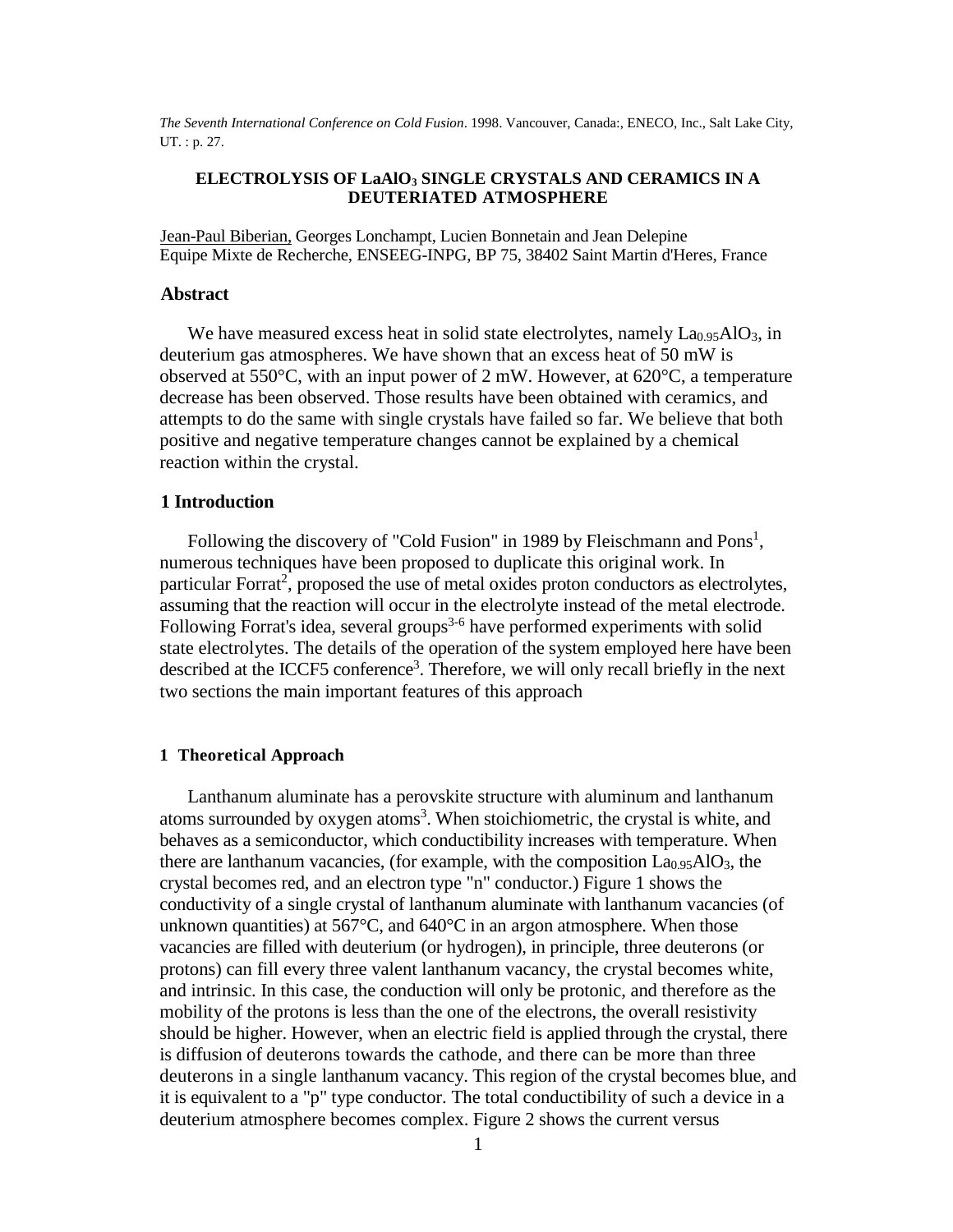temperature of the same crystal where about 10% deuterium has been added to the argon.

It is interesting to note that in argon (figure 1), i.e. without deuterium in the lattice, the current increases with temperature as expected in the case of a semiconductor. However in deuterium, at similar temperatures, the conductibility is lower. In addition, the current decreases with increasing temperature, an indication that at higher temperature, more deuterium is dissolved in the lattice. At 640°C and 710°C, we were limited in voltage by sparking between the electrodes, and the ceramic heater. However at 742°C, we could go to higher voltages, namely 300 V, and at this higher temperature and voltage, the current behavior is no more linear with voltage. The overall conductivity being electronic and protonic, at higher voltages, the protonic conductivity becomes more important.



**Figure 1** : Intensity current (mA)versus voltage at 567 C (squares) and 640 C (circles), in argon.



**Figure 2** : Intensity current (mA)versus voltage at 640 C (squares) 710 C (squares) and 742 C in argon ), in argon plus deuterium.

When the crystal vacancies are filled with deuterium, the deuterium ions are close to each other. It is then possible that native atoms are formed when an electron encounters a deuteron, creating for a short period of time an unstable atom. Its main characteristics being that the electron could spin around the nucleus closer to the nucleus as in the muonic atom. In this case, the effective mass of the electron is larger than its rest mass, because of the high density of electrons surrounding it. A reaction might occur that will produce 4He. This model is quite speculative, but other mechanisms might actually be involved.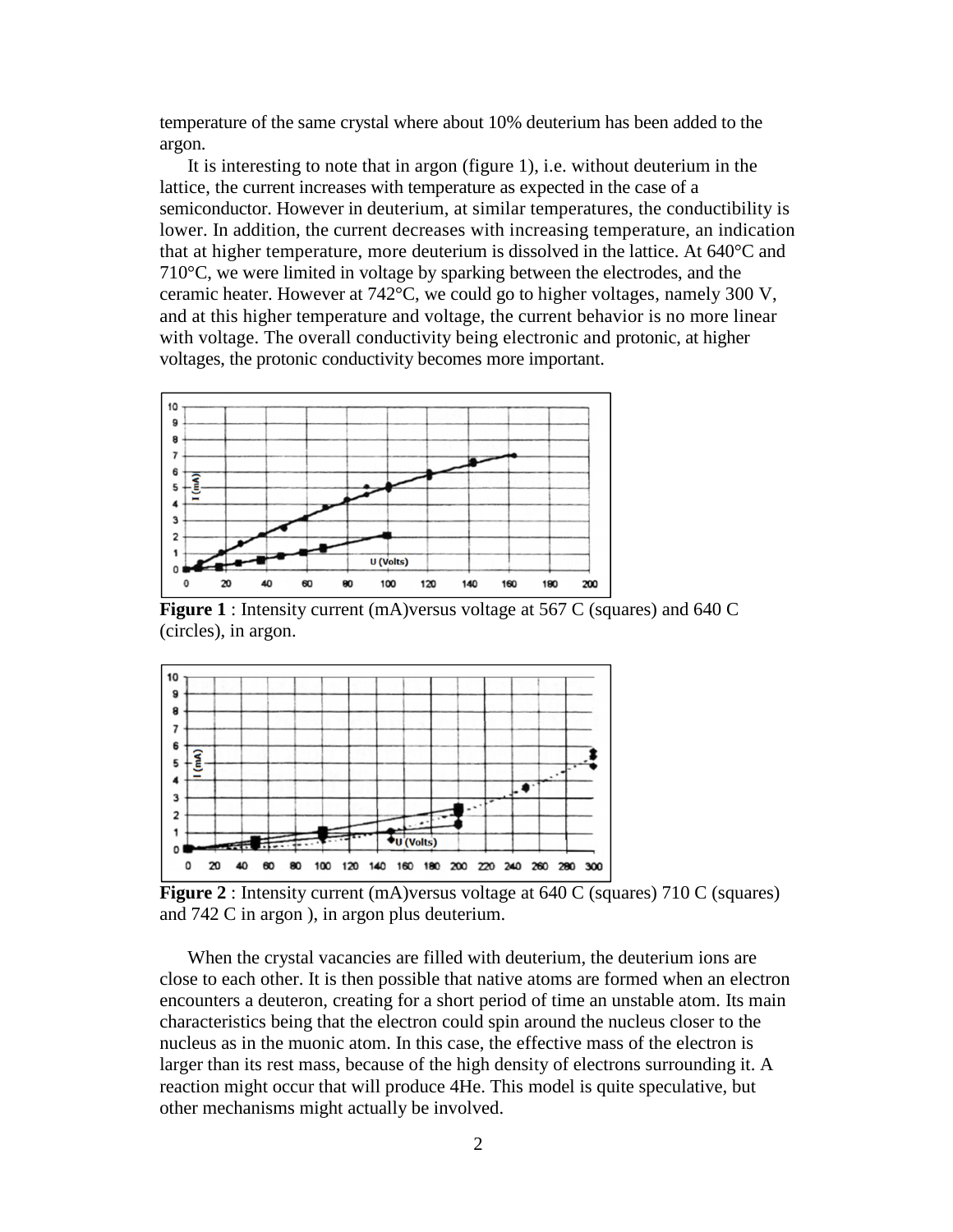Experiments have been conducted with single crystals made with AlO3 and La0.95 using the Verneuil method and with ceramics made starting with nitrates. In both cases, the starting materials were lanthanum with 5% atomic less than aluminum. They were both of brown color, indicating the presence of vacancies. However it was not possible to measure the actual amount of vacancies. We tried to weight the samples after absorption of deuterium at 800°C in a deuterium atmosphere for 10 hours, but in spite of the fact that the samples turned white, showing that the vacancies have been filled with deuterium, no significant weight increase was measured. Therefore we assume that there are in fact less than 1% vacancies.

We typically operate the system with two identical samples of same dimensions: 3 mm thick, 15 mm in diameter. After mechanical polishing a 1 μm layer of platinum is sputtered on both sides of the samples. They are then sandwiched between one central cathode, and two symmetrical anodes made of palladium foil (see figure 3). This attachment is placed inside a 35 mm diameter vacuum tube (stainless steel for the first experiments with ceramics, then quartz for the single crystal experiments), at the center of which we have positioned a furnace. After evacuating the chamber at a pressure of 2x10-2 Torr, the chamber is filled with gases: either pure deuterium, or pure argon, or a mixture of argon, and 10% deuterium. This last combination allows us to run blank experiments in argon, then to continue in a similar atmosphere with deuterium. The deuterium gas having a different conductivity than argon, at a given furnace power, the crystal temperature will be different. By adding only 10 % deuterium, the thermal conditions are similar in both cases.

Temperatures are measured by a thermocouple positioned near the sample in the gas phase, and by the resistance of the furnace. We calibrate its resistance with the thermocouple, and afterwards we utilize it as a temperature sensor. The advantage of this method being that it is an integration of the heat flux through the walls of the furnace, whereas the thermocouple gives only local temperatures. We have shown by calibration that about 80% of the heat produced in the samples is collected by the furnace. The total pressure being one atmosphere at room temperature.

In order to obtain precise temperature measurements, we operate at constant input power in the furnace, typically between 50 and 100 W, and we calculate the temperature by the calibrated resistance of the furnace. In order to get good stability, the reaction chamber is placed inside an enclosure in which temperature is regulated at  $90^{\circ}$ C,  $\pm$ 0.1 $^{\circ}$ C. Also all the electronics and the computer interface are placed inside another temperature regulated chamber at  $50^{\circ}$ C,  $\pm$ 1°C. We therefore are capable of regulating the input power at better than  $\pm 100 \mu W$ , and therefore to measure relative temperatures with a precision of a few hundreds of a degree. Figure 4 shows a diagram of the experimental system.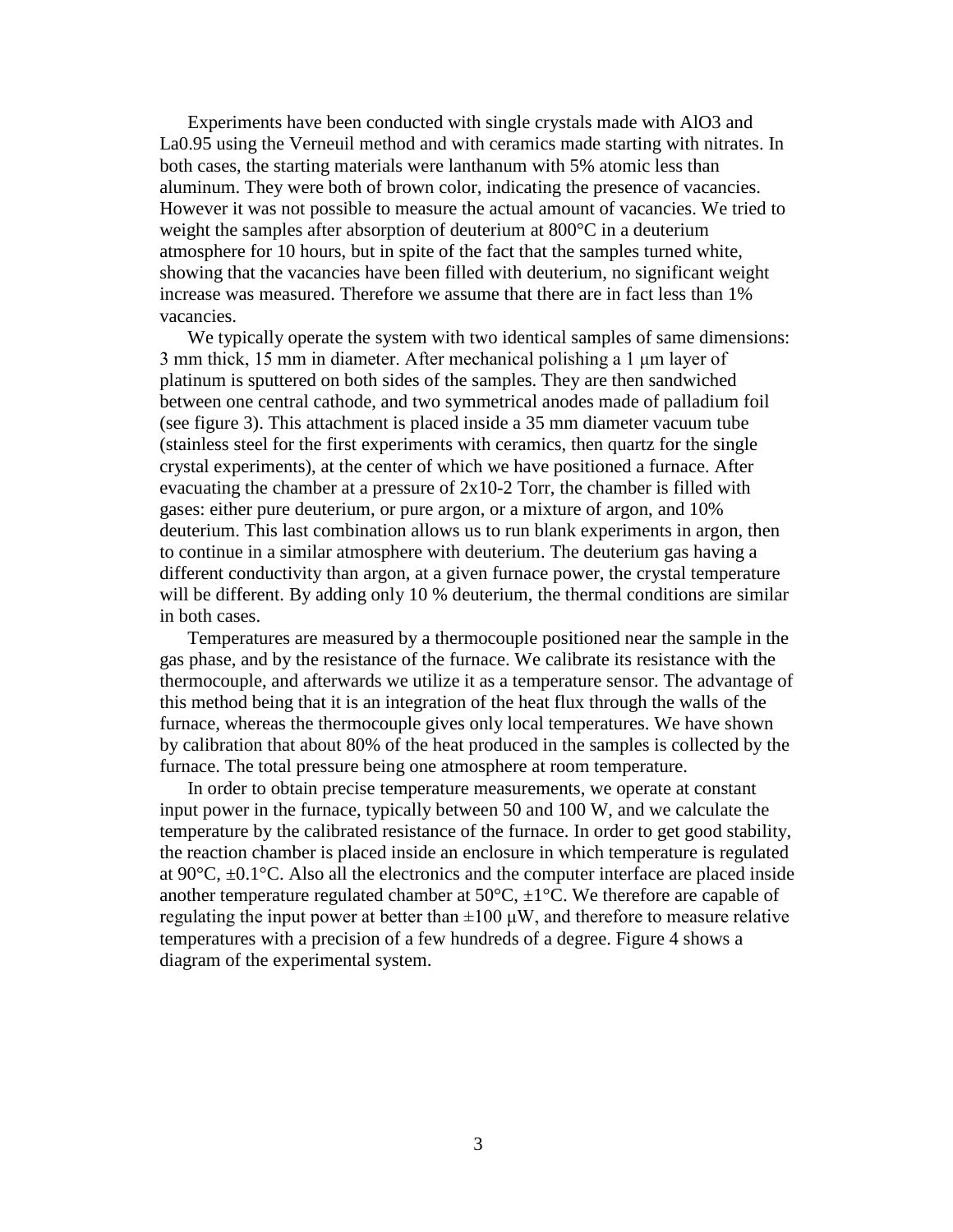

**Figure 3** : Schematic of the experimental Setup



**Figure 4** : Details of the chamber containing the samples.

#### **2 Experimental procedure**

After evacuation of the vacuum chamber, and introduction of gases (argon, deuterium or a mixture of both), the furnace is heated at a constant input power, in the 50 to 100 W range. When temperature has reached equilibrium, current is passed through the samples, and this input power is measured by the computer. We operate in DC mode or in pulse mode. In this latter case, we have used one second pulses every 60 or 120 seconds. The temperature deduced from the resistivity measurement is recorded continuously. Increases of this temperature is then compared to the expected temperature rise due to Joule heating.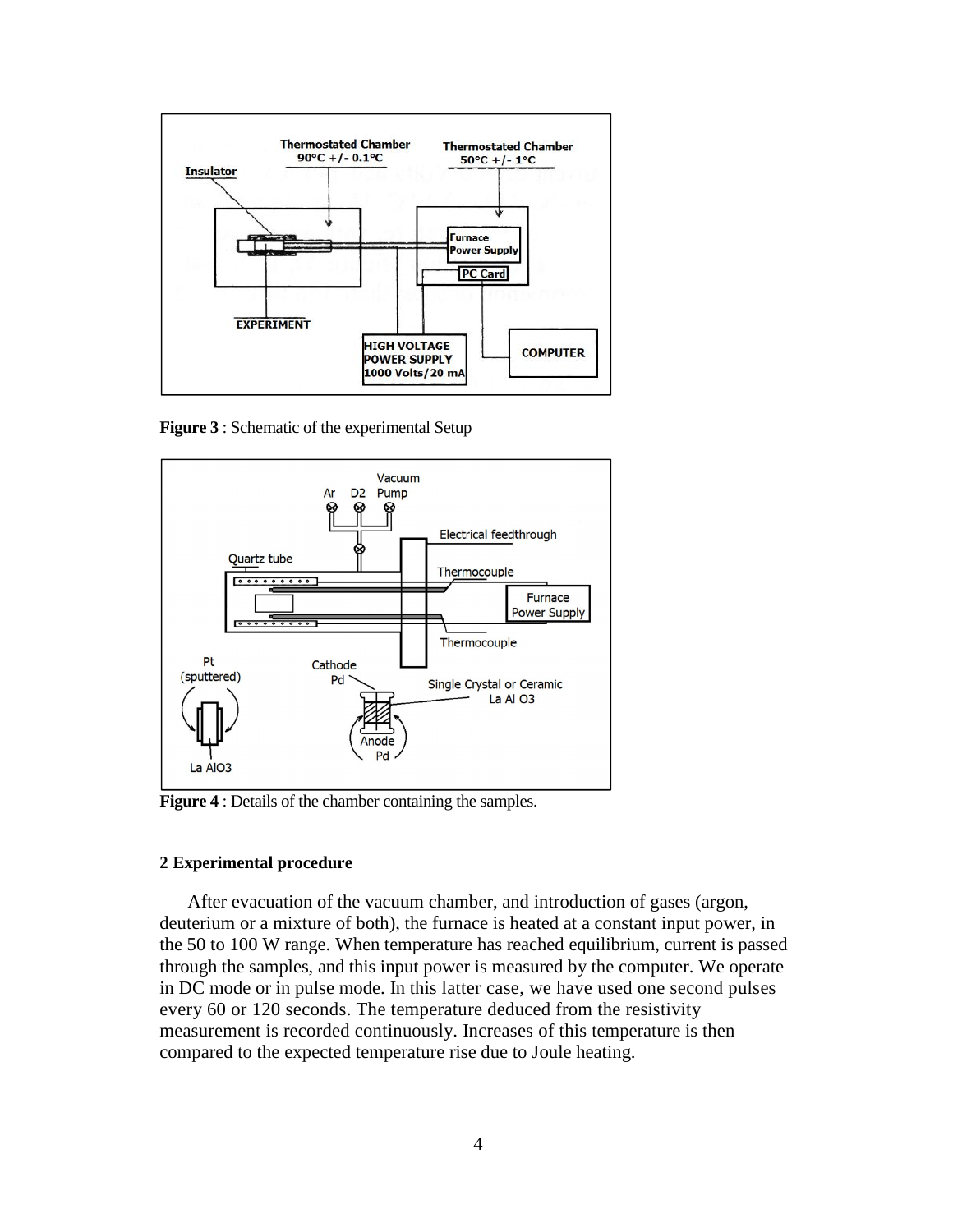## **Experimental results**

## **4.1 Calibration**

Figure 5 shows the temperature versus time at 100 W. At time 40 minutes, the input power is raised to 101 Watts. With an excess power of 1 Watt, the temperature rises 2.9°C.



**Figure 5** : Furnace temperature when power is changed from 100 Watts to 101 Watts



**Figure 6** : Furnace temperature increase at 100 Watts, versus input power in the crystal.

In order to check the validity of the temperature measurement, we apply a current through the crystal, and measure the temperature rise as a function of this extra input power in the crystals. Figure 6, shows that this increase is linear, with a slope of 2.47°C per Watt. This number has to be compared to value 2.9°C per Watt obtained in the previous calibration where the extra heating power is directly put in the furnace. This indicates that 85 % of the heat generated in the crystal is collected and measured by the resistor of the furnace.

# **Experiments with ceramics**

Figure 7 shows the temperature increase when a current of 900 Volts and 145 μA, is passed though the ceramics. The theoretical temperature rise should be 0.4°C. Upon observation of this curve, it is apparent that there is first a fast increase of temperature, with a time constant of a few minutes comparable to the one observed at the calibration (figure 5), then a slow increase. When the current is stopped, the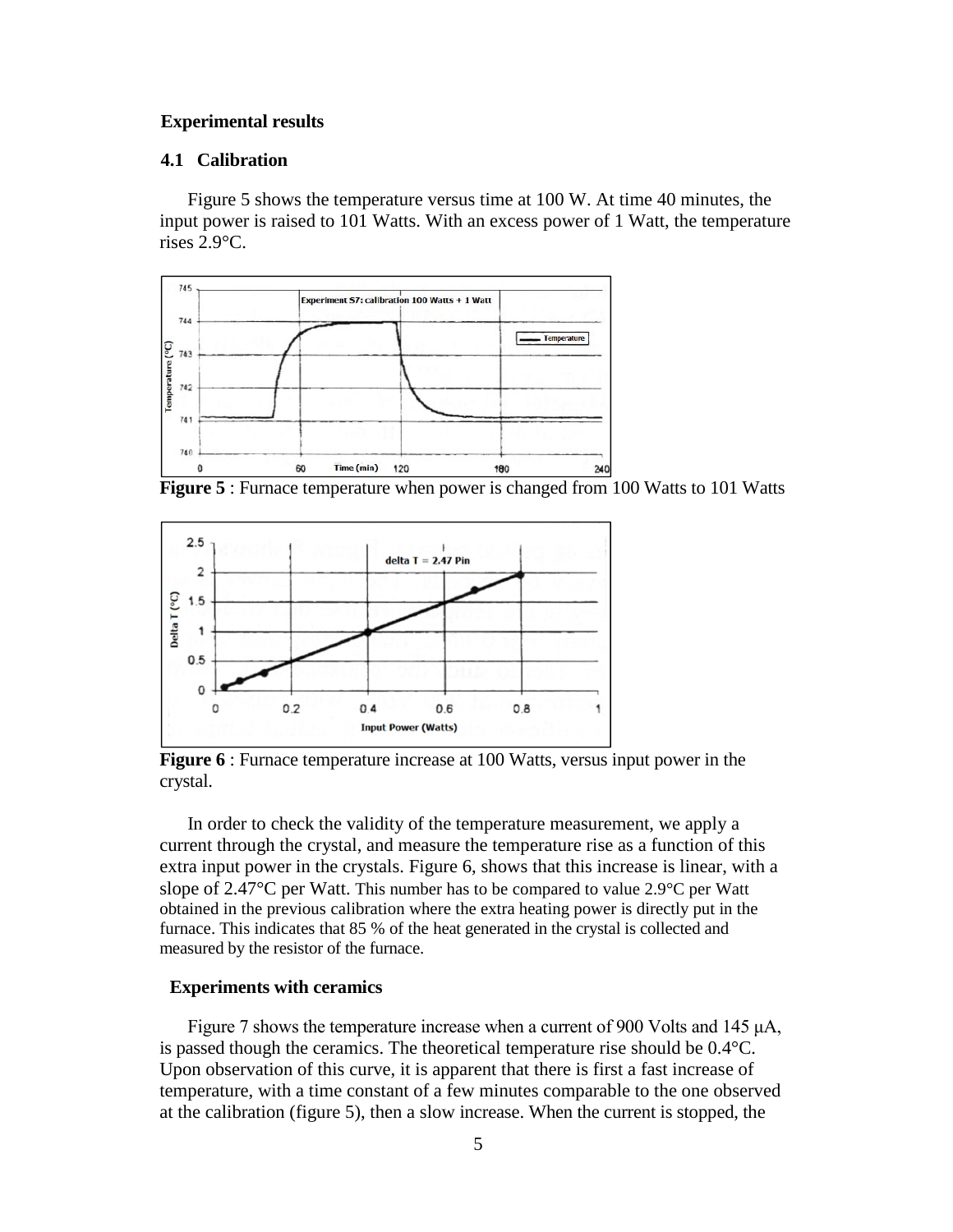

reverse phenomenon occurs: there is a fast decrease followed by a slow decrease.

**Figure 7** : Temperature rise when a DC power of 135 mW is put through the samples.

In order to eliminate the contribution of the Joule effect, we have performed an experiment using pulsed current. Figure 8 shows results obtained with 900 Volts and pulses of 1 second every 60 seconds. The input power is about 60 times less, and therefore should produce a negligible temperature rise due to Joule heating. However, temperature rises slowly by an amount of 0.17<sup>o</sup>C, that corresponds to an excess energy of 50 mW.

In order to study the influence of the various parameters on this effect, experiments have been performed at 900 Volts, with pulses of 1/120, and at 400 Volts with pulses of 1/60 with no significant change in the actual temperature rise. However at 620°C, we have observed a temperature decrease of the same magnitude as the temperature rise. This surprising result casts some doubts on our results. The low level of excess heat we observe cannot be caused by an artifact in our measurement techniques. We have done experiments under argon that do not show such an effect at any temperature, therefore we exclude this possibility. Also, when using a DC voltage, there is first a temperature rise corresponding to the Joule heating, followed by a temperature drop. Therefore this cannot be analyzed as an anomalous heat dissipation. We also exclude chemical reactions, since this phenomenon lasted in a one of the runs, 24 hours, and the total energy consumed is too large to be chemical.